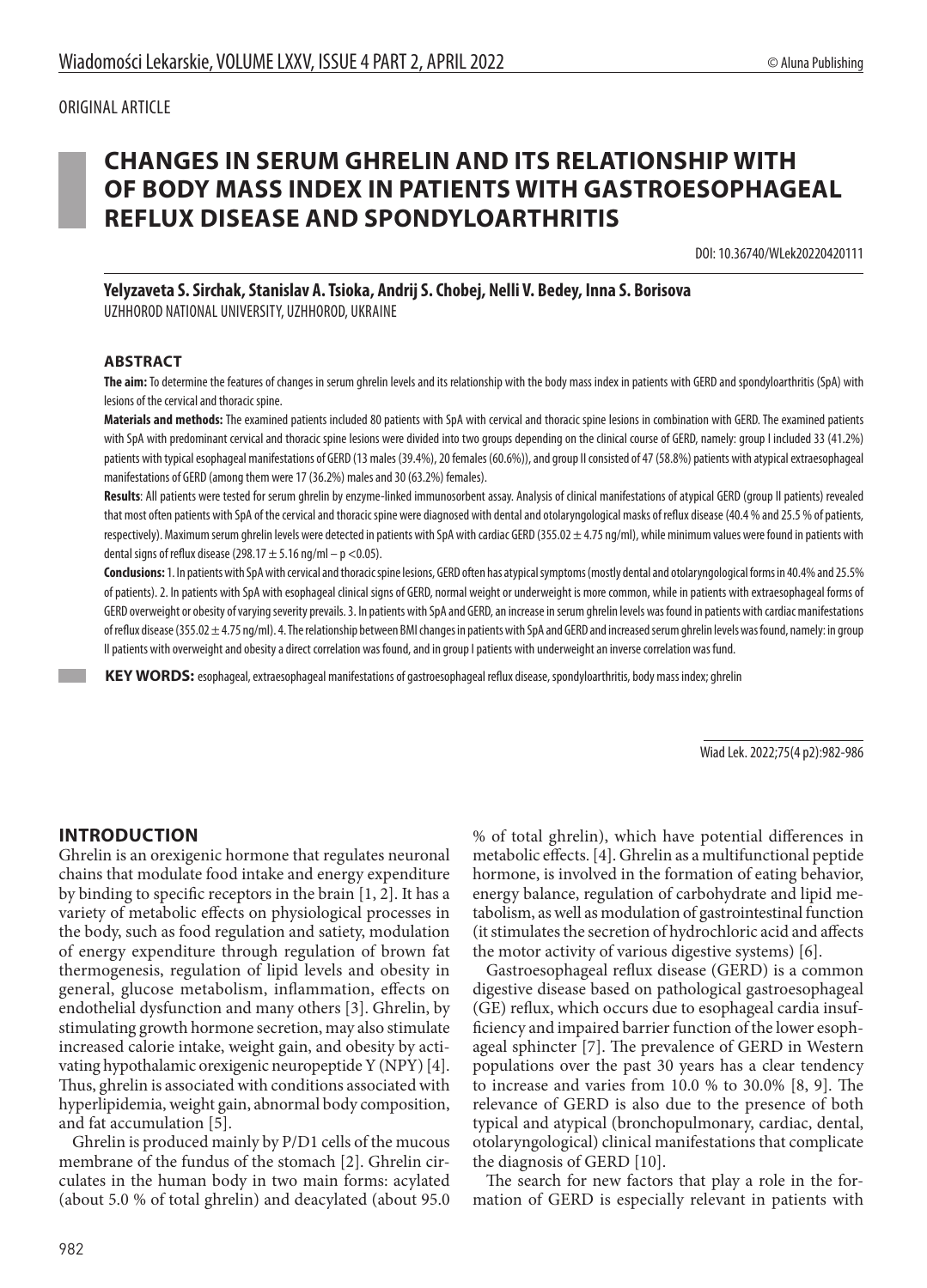polymorbid pathology, the treatment of which requires medications that may adversely affect the condition of the mucous membrane of the upper gastrointestinal tract, as well as its functional activity. Therefore, the study of the clinical course, as well as factors and levels of various biologically active substances that may play an important role in the pathogenetic mechanism of GERD in patients with combined pathology, including inflammatory lesions of the spine, namely spondyloarthritis (SpA), is an extremely relevant problem of modern clinical medicine.

#### **THE AIM**

The aim of the study is to determine the features of changes in serum ghrelin levels and its relationship with the body mass index in patients with GERD and spondyloarthritis with lesions of the cervical and thoracic spine.

## **MATERIALS AND METHODS**

The examined patients included 80 patients with SpA with cervical and thoracic spine lesions in combination with GERD who were hospitalized in Rheumatology and Gastroenterology Departments of Municipal Non-Profit Enterprise "Transcarpathian Regional Clinical Hospital named after Andrii Novak" of Transcarpathian Regional Council, and patients who were on outpatient observation by family doctors at the place of residence, as well as underwent dental treatment at Dental Plus Clinic in the period of 2019-2022. All studies were performed with the consent of patients, and their methodology was in line with the Helsinki Declaration of Human Rights of 1975 and its revision in 1983, the Council of Europe Convention on Human Rights and Biomedicine, and the legislation of Ukraine.

The control group included 20 healthy individuals: 9 males (45.0%) and 11 females (55.0%) without musculoskeletal and upper gastrointestinal tract lesions. The average age was  $48.8 \pm 4.1$  years.

All patients were examined using general clinical, anthropometric, instrumental and laboratory methods. To verify the diagnosis, attention was paid to the nature of the complaints and medical history. In anthropometric research, height and waist circumference were determined, and body mass index (BMI) was calculated. According to WHO recommendations, the patients were distributed depending on the BMI, at which BMI 16.0 or less indicates a pronounced deficit of body weight; 16.0-18.5 underweight; 18.5-24.9 normal weight; 25.0–29.9 overweight; 30.0-34.9 obesity Class 1; 35.0-39.9 obesity Class 2; 40.0 and more obesity Class 3 (morbid obesity) [11].

The diagnosis of GERD was established according to the criteria of the unified clinical protocol (order of the Ministry of Health of Ukraine dated 31.10.2013 № 943) taking into account complaints, endoscopic examination data, etc. To confirm the diagnosis, the examined patients underwent fibroesophagogastroduodenoscopy (FEGDS) using endoscopy equipment Pentax ERM-3300 video processor and flexible fiber endoscopes Pentax E-2430, GIF-K20. Also, 24-hour pH monitoring according to Prof. V.N .Chernobrovy's method was performed. The Los Angeles (LA) classification (1998) was used for endoscopic assessment of the degree of damage to the esophagus: Grade A – single erosion  $\leq$ 5 mm; Grade B –  $\geq$ 1 erosion> 5 mm long that does not occupy the entire space between 2 adjacent folds of the esophagus; Grade  $C - \geq 1$  erosion that occupies the entire space between ≥2 folds of the esophagus and ≤75% of the perimeter of the esophagus; and Grade D – erosions or ulcers occupying  $\geq$ 75% of the esophageal perimeter [12].

The diagnosis of SpA was established on the basis of diagnostic criteria of the American College of Rheumatology (ACR, 2018) and the European League Against Rheumatism (European League Against Rheumatism, EULAR, 2018) [13, 14].

All patients were tested for serum ghrelin by enzyme-linked immunosorbent assay (ELISA) using a test system from BioChemMac, RayBio® Human/Mouse/Rat Ghrelin Enzyme Immunoassay Kit.

The examined patients with spondyloarthritis with predominant cervical and thoracic spine lesions were divided into two groups depending on the clinical course of GERD, namely: group I included 33 (41.2%) patients with typical esophageal manifestations of GERD (13 males (39.4%), 20 females (60.6%), with the average age  $49.8 \pm 5.2$  years), and group II consisted of 47 (58.8%) patients with atypical extraesophageal manifestations of GERD (among them were 17 (36.2%) males and 30 (63.2%) females, with the average age  $46.7 \pm 4.9$  years).

The inclusion criteria were as follows: the presence of clinical symptoms (typical and atypical) of GERD, detection of FEGDS changes in the esophageal mucosa characteristic of GERD, and spondyloarthritis of the cervical and thoracic spine.

The exclusion criteria were as follows: functional or organic diseases of the esophagus, stomach and duodenum, non-erosive form of GERD, Barrett's esophagus, Helicobacter pylori positive patients, and patients with psychiatric and oncological diseases.

Analysis and processing of the results of the examinations was carried out by the computer program Statistics for Windows v.10.0 (StatSoft Inc, USA) using parametric and non-parametric methods of evaluation of the results.

### **RESULTS**

The leading clinical manifestations of lesions of the upper gastrointestinal tract in patients of group I (with typical esophageal manifestations of GERD) were acid regurgitation, heartburn and dysphagia. As shown in Figure 1, esophageal signs of GERD were diagnosed in 41.2 % of patients, while atypical clinical forms of reflux disease were detected in 58.8 % of SpA patients.

Analysis of clinical manifestations of atypical GERD (group II patients) revealed that most often patients with SpA of the cervical and thoracic spine were diagnosed with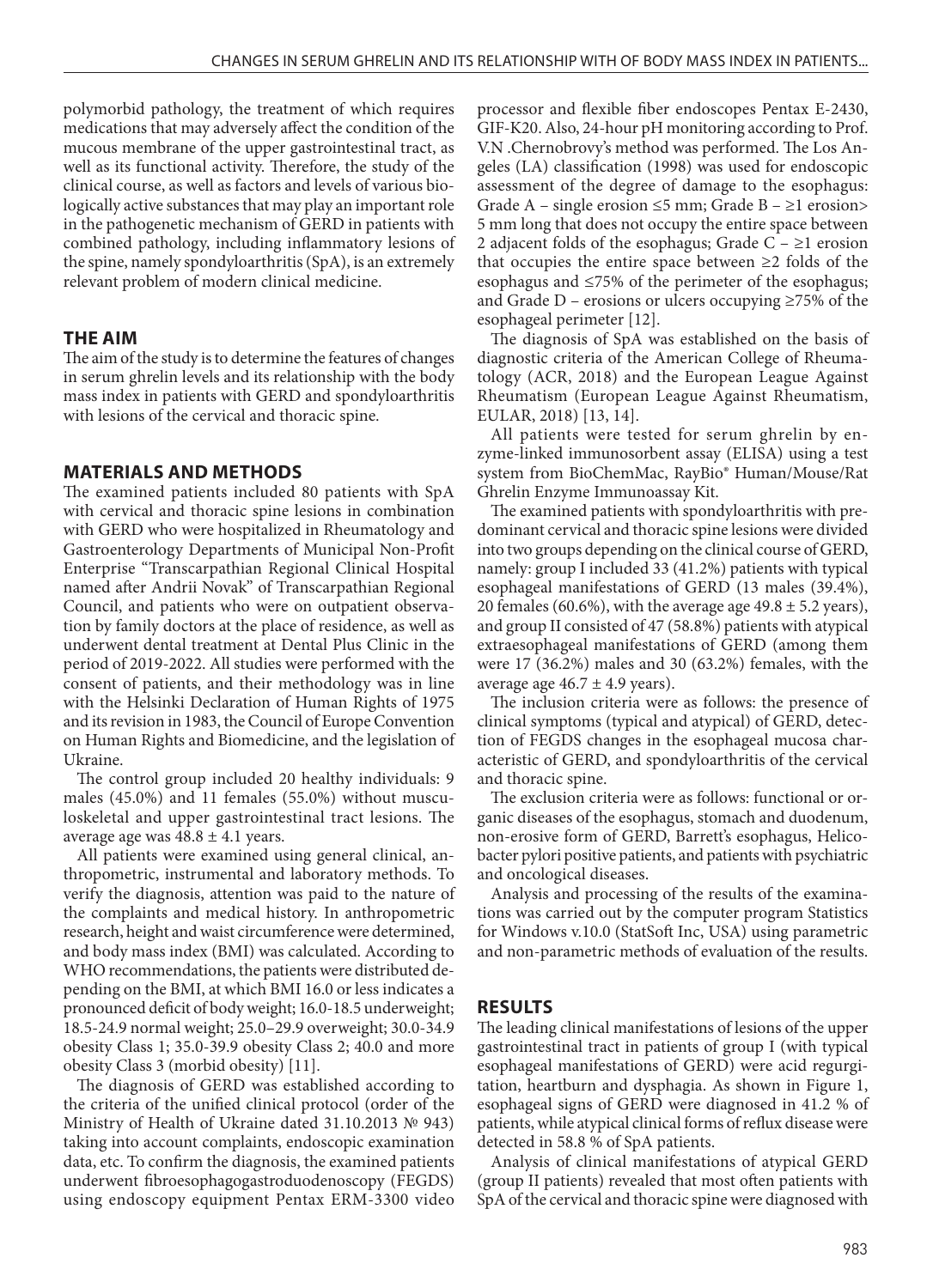

**Fig.1. Distribution of the examined patients with SpA depending on the clinical form Fig. 1.** Distribution of the examined patients with SpA depending on the clinical form of GERD



**Fig. 2.** Distribution of the examined SpA patients of group II depending on **forms of GERD** atypical clinical forms of GERD

dental and otolaryngological "masks" of reflux disease (40.4 % and 25.5 % of patients, respectively) – Fig.2. At the same time, dental signs of GERD were manifested by dental caries, stomatitis and periodontitis. Otolaryngological changes, which were considered atypical manifestations of GERD, were indicated by sore throat, hoarseness of voice, lump in the throat, as well as chronic coughing.

Cardiac form of GERD, manifested by chest pain along the esophagus, heart failure, as well as its bronchopulmonary "mask", which was clinically manifested by dry cough and sleep apnea, was found in 21.3 % and 12.8 % of patients.

Determination of BMI allowed to establish differences in body mass in the examined patients with SpA with different clinical forms of GERD – Table I.

Patients with SpA with a typical clinical course of GERD (group I) more often had normal BMI and overweight (45.5 % and 24.2 % of patients). Obesity I and II was found in only 9.1 % and 3.0 % of patients. Also, underweight was 7.9 % more often found in patients of group I ( $p$  <0.01) than in patients with atypical clinical forms of GERD. Group II patients most often had overweight (34.0% of subjects), as well as obesity of Class 1 and Class 2 (25.5 % and 17.1 %, respectively). Thus, SpA patients with atypical clinical forms of GERD are more likely to be overweight and obese (Class 1-2), while patients with typical esophageal manifestations of reflux disease are more likely to be diagnosed with normal or overweight or underweight.

**Table I.** Distribution of examined patients with SpA and different clinical forms of GERD depending on BMI

| <b>Indicator</b>                               | <b>Examined patients with SpA.</b> |                        |
|------------------------------------------------|------------------------------------|------------------------|
|                                                | group $l(n=33)$                    | group $II(n=47)$       |
| Underweight<br>$(BMI: 16.0 - 18.5)$            | $18.2\%$ **                        | $4.3\%$                |
| Normal weight<br>$(BMI: 18.5 - 24.9)$          | 45.5 % $**$                        | 19.1 %                 |
| Overweight<br>$(BMI: 25.0 - 29.9)$             | 24.2 %                             | 34.0 % $*$             |
| <b>Obesity Class 1</b><br>$(BMI: 30.0 - 34.9)$ | $9.1\%$                            | 25.5%                  |
| <b>Obesity Class 2</b><br>$(BMI: 35.0 - 39.9)$ | 3.0%                               | $17.1\%$ <sup>**</sup> |

Note: the difference between the indicators in the examined patients of groups I and II is statistically significant:  $* - p < 0.05$ ;  $** - p < 0.01$ .

Determination of ghrelin levels in the blood serum revealed differences in its level in the patients we examined for SpA depending on different clinical forms of GERD – Table II.

A significant increase in serum ghrelin levels was found in patients with SpA and GERD. In patients with SpA with esophageal manifestations of GERD its level was 223.21 ± 4.16 ng/ml against  $105.11 \pm 3.25$  ng/ml in the control group (p <0.05), while in patients with atypical forms a 3.0-fold increase was detected ( $p < 0.01$ ).

Further analysis determined the differences in the level of this orexigenic hormone depending on the clinical course of atypical manifestations of GERD and established a dependence on changes in BMI in patients with SpA – tables III and IV.

Maximum serum ghrelin levels were detected in patients with SpA with cardiac GERD (355.02  $\pm$  4.75 ng/ml), while minimum values were found in patients with dental signs of reflux disease (298.17 ± 5.16 ng/ml – p <0.05). Almost the same serum ghrelin levels were found in patients with SpA with otolaryngological and bronchopulmonary signs of GERD.

In patients of group I, ghrelin levels correlated with BMI, which corresponds to normal weight and overweight and inversely correlated with underweight. In patients with SpA with atypical manifestations of GERD, a relationship was found between increased ghrelin levels and obesity Class 1-2, as well as BMI which corresponded to overweight (r  $= 0.72$ ; p <0.05).

The results of an experimental study by Kraft EN et al. (2019) indicate that ghrelin and its isoforms directly affect fatty acid oxidation and lipolysis. This may be the reason why patients with UCTD with high ghrelin levels have an asthenic constitution and poor nutrition. In particular, their BMI was often lower than normal. The results of this study also show that ghrelin stimulates the transport of fatty acids, affecting not only lipolysis but also skeletal muscle. Probably because f this, patients with UCTD are characterized by proximal muscle weakness, hypotension and /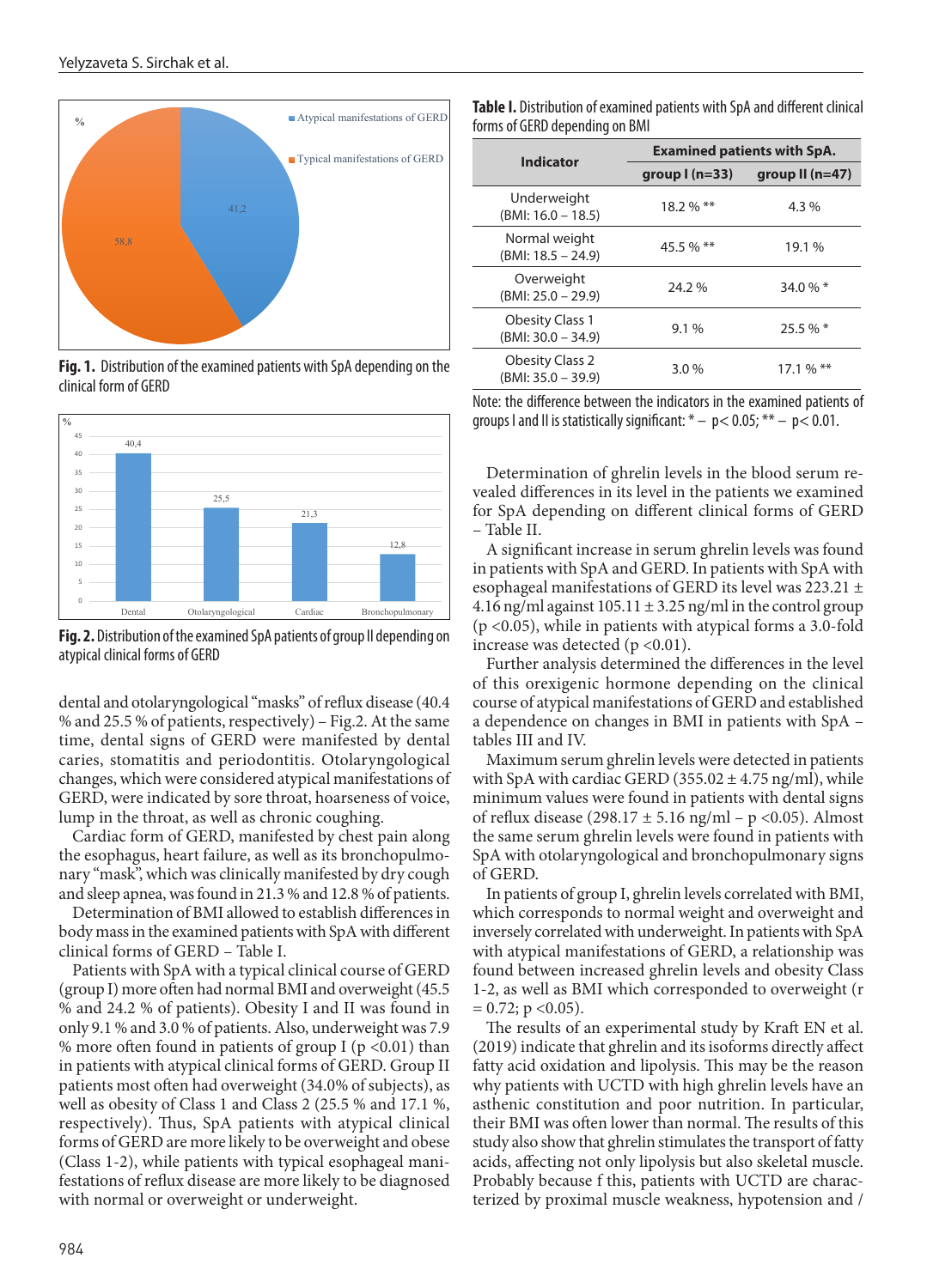| Table II. Serum ghrelin levels in patients with SpA and GERD and the control group |  |  |  |
|------------------------------------------------------------------------------------|--|--|--|
|------------------------------------------------------------------------------------|--|--|--|

|                  | Controlgroup    | <b>SpA patients</b>         |                              |
|------------------|-----------------|-----------------------------|------------------------------|
| <b>Indicator</b> | $(n=20)$        | Typical form of GERD (n=33) | Atypical form of GERD (n=47) |
| Ghrelin, ng/ml   | $105.11 + 3.25$ | $223.21 \pm 4.16$ *         | 316.77 $\pm$ 3.89 **. ^      |

Note: a statistically significant difference was found between the control group and the examined patients: \*-p <0.05;\*\*-p <0.01; statistically significant difference between indicators in patients of group I and group II:  $\wedge$  - p <0.05.

**Table III.** Serum ghrelin levels in patients with SpA and GERD and control group

|                  | SpA patients of group II (with atypical forms of GERD) ( $n = 47$ ) |                               |                            |                                     |
|------------------|---------------------------------------------------------------------|-------------------------------|----------------------------|-------------------------------------|
| <b>Indicator</b> | <b>Dental</b><br>$(n=19)$                                           | Otolaryngological<br>$(n=12)$ | <b>Cardiac</b><br>$(n=10)$ | <b>Broncho-pulmonary</b><br>$(n=6)$ |
| Ghrelin, ng/ml   | 298.17±5.16                                                         | $305.70 \pm 5.26$             | $355.02 + 4.75*$           | 308.04±4.25                         |

Note: a statistically significant difference was found between the indicators in patients with dental and cardiac "masks" of GERD:  $* - p < 0.05$ .

**Table IV.** Comparison of changes in serum ghrelin levels in patients with SpA and GERD with BMI

| Indicator              | <b>Ghrelin levels (ng/mL)</b> |                         |  |
|------------------------|-------------------------------|-------------------------|--|
|                        | group $l(n=33)$               | group $II(n=47)$        |  |
| Insufficient weight    | $r = -0.60$ ; $p < 0.05$      |                         |  |
| Normal weight          | $r = 0.56$ ; $p < 0.05$       |                         |  |
| Overweight             | $r = 0.64$ ; $p < 0.05$       | $r = 0.72$ ; $p < 0.05$ |  |
| <b>Obesity Class 1</b> |                               | $r = 0.70$ ; $p < 0.05$ |  |
| <b>Obesity Class 2</b> |                               | $r = 0.52$ ; $p < 0.05$ |  |

or malnutrition. According to the same authors, ghrelin does not independently change lipolysis, but, apparently, there are some additional sites for the regulation of lipid oxidation, which need to be further investigated [Kraft EN, Cervone DT].

### **DISCUSSION**

Scientific research of pathogenetic mechanisms of GERD formation at comorbid pathological states is carried out, including its combination with backbone lesions of various genesis. At the same time, of great interest are studies aimed at determining the effect of various biologically active substances on the tonus of the lower esophageal sphincter (LES) with subsequent formation of GERD. It is known that such peptide hormones as ghrelin, adipokines, which regulate food intake, also play an important role in the formation of GERD, due to their effect on gastric acid secretion and gastrointestinal motility [15].

The results of experimental studies by Nahata M. et al. (2012) indicate an increase in peripheral ghrelin levels in rats with GERD against the background of reduced gastric emptying, food intake and antral motility [16]. The results of experimental studies in recent years (Kraft EN et al., 2019) indicate that ghrelin and its isoforms directly affect fatty acid oxidation and lipolysis. The authors explain this by the fact that patients with undifferentiated connective tissue dysplasia have high ghrelin levels, an asthenic constitution and underweight. The results of this study also show that ghrelin stimulates the transport of fatty acids, affecting not only lipolysis but also skeletal muscle. The authors believe that ghrelin does not independently change lipolysis, but, apparently, there are some additional sites for the regulation of lipid oxidation, which need to be further investigated [17].

The results of the study also indicate high serum ghrelin levels in patients with SpA in combination with GERD. At the same time, the maximum values were registered in patients with atypical course of GERD (its increase of 3.0 times  $-p < 0.01$ ), especially in the cardiac "mask" of reflux disease (increase of 3.4 times –  $p \le 0.01$ ). The results of our study also indicate a relationship between an increase in serum ghrelin levels and an increase in BMI, mainly in patients with atypical forms of GERD.

In the group of patients with SpA and GERD who have clinically typical esophageal signs, there was also an increase in ghrelin levels (2.1 times – p <0.05 compared with the control group). In this group of patients, ghrelin levels were negatively correlated with BMI, which corresponded to underweight  $(-0.60; p \lt 0.05)$  and coincided with the results of Kraft EN et al.

Thus, the mechanism of GERD formation and features of its clinical course is multifactorial, but not fully understood process, especially in patients with comorbid conditions. Further research is needed in this direction to understand the processes underlying the lesions of the upper gastrointestinal tract in patients with comorbid conditions, especially lesions of the spine of inflammatory origin (in SpA). Particular attention needs to be paid to the detection of atypical forms of GERD, such as dental, otolaryngological and cardiac "masks" for their timely correction.

### **CONCLUSIONS**

- 1. In patients with SpA with cervical and thoracic spine lesions, GERD often has atypical symptoms (mostly dental and otolaryngological forms in 40.4% and 25.5% of patients).
- 2. In patients with SpA with esophageal clinical signs of GERD, normal weight or underweight is more common,